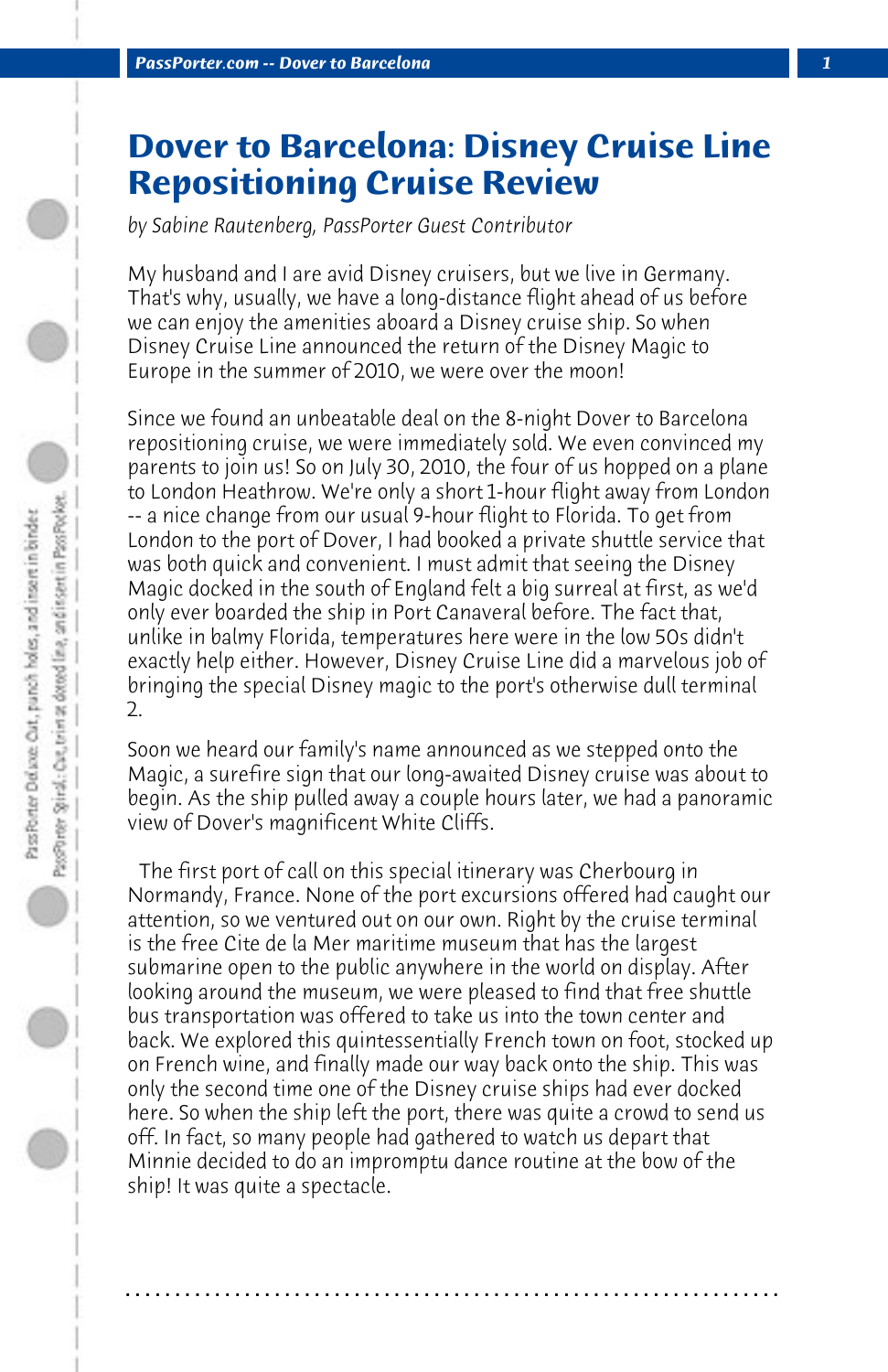The following day was a day at sea, and as on any Disney cruise, we took advantage of the adult pool. We were well on our way along the Spanish coastline, and while our location on the Atlantic Ocean made for a slightly more rocky journey, the sun got stronger with every hour we were sailing. On August 2, then, we reached Vigo, a Spanish town close to the Portuguese boarder. Once again, we chose to explore on our own. The city is built on, shall we say, hilly terrain -- meaning that we had quite a hike ahead of us if we wanted to see anything. Luckily, the Casco Vello, Vigo's historic center, was worth the climb. As a bonus, we were rewarded with a bird's eye view of the Magic docked down below.

Lisbon, the capital of Portugal, awaited us the following day. We were up early enough to witness a beautiful sunrise as our ship slowly sailed along the Tagus River to reach our destination for the day. I have to admit that I was stunned by how much the 25 de Abril Bridge that crosses over the Tagus River near Lisbon resembles the Golden Gate Bridge in San Francisco. I later found out that it was actually built by the same company that built the San Francisco -- Oakland Bay Bridge. The city of Lisbon has so much to offer that we felt we barely scratched the surface in the few hours we were there. Despite an abundance of majestic historic buildings, it's really the narrow cobblestone streets and little arts and crafts shops on street corners that give the city its unmistakable atmosphere.

 The next day brought us to Cadiz, a southern Spanish seaport that's a popular port of call for cruise ships. On that day alone, four other large cruise ships were docked alongside the Disney Magic, including the Celebrity Eclipse. Cadiz itself is a nice enough town but doesn't have any must-see sights. Disney did offer an excursion to Seville, Spain's fourth-largest city, that I had looked into but in the end decided against since it was a two-hour bus drive each way.

 The last port of call, and my personal highlight of the cruise, was Gibraltar. Located by the southernmost tip of the Iberian peninsula, this British overseas territory is well worth a visit. The Rock of Gibraltar is argueably its best-known landmark. On a clear day, you can see the coast of Africa from the top. We opted for a guided van tour that took us into the Upper Rock Nature Reserve. Main sights there are the stalactite St. Michael's Caves where there's even a concert hall, and the Great Siege Tunnels that were used during World War II. Along the way, we had the chance to get up close and personal with Barbary Apes, the only wild apes on the entire European continent.

 Lastly, on August 7, our arrival in Barcelona marked the end of an extraordinary cruise. Barcelona, of course, is a vacation destination in

**. . . . . . . . . . . . . . . . . . . . . . . . . . . . . . . . . . . . . . . . . . . . . . . . . . . . . . . . . . . . . . . . . .**